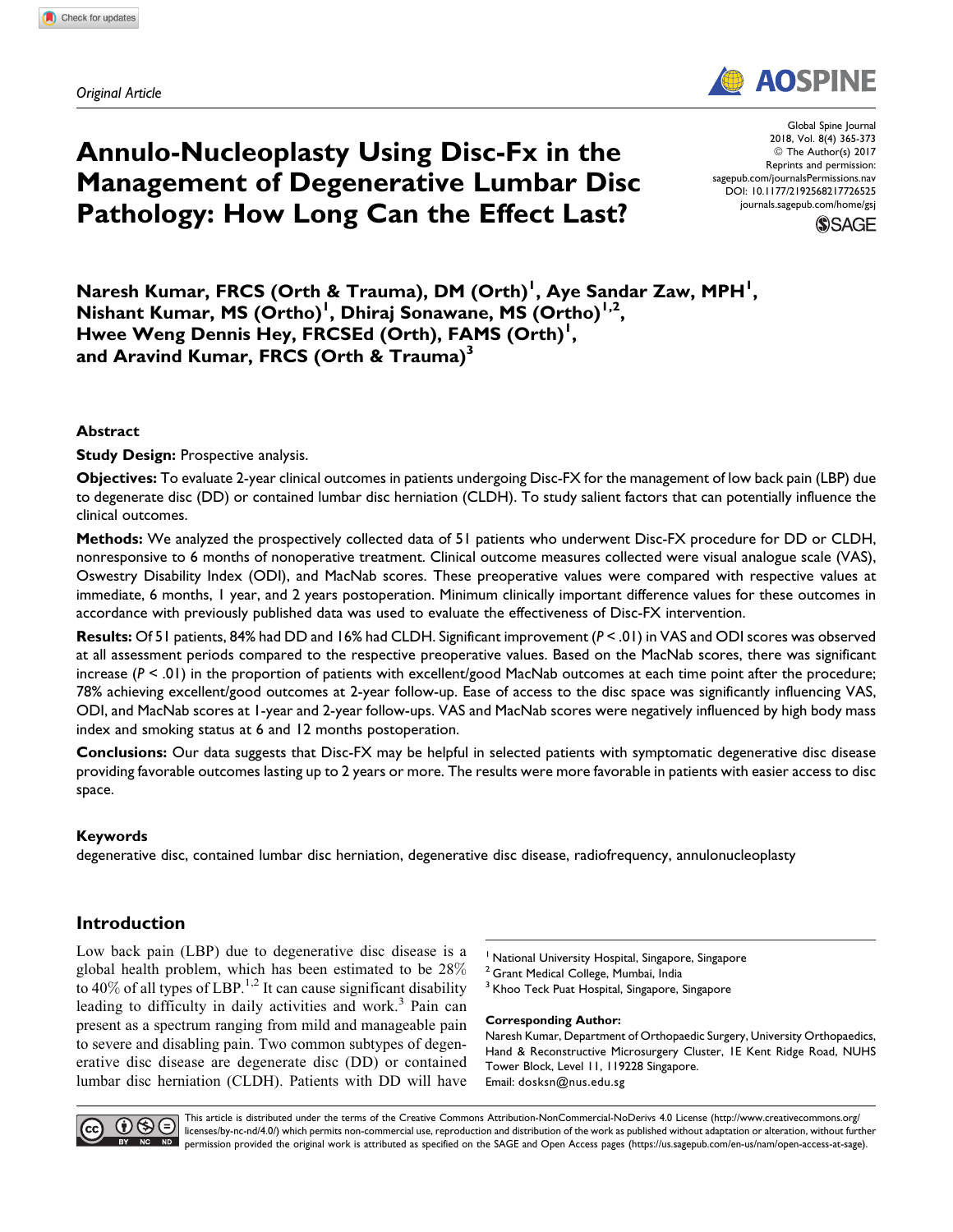predominantly back pain with no leg pain, while in patients with CLDH, the symptoms will be predominant back pain and moderate leg pain. The management of degenerative disc disease usually ranges from physical therapy, simple analgesia, and lifestyle modification to more complex interventions such as surgery. This has been presented as a step ladder pattern by Kumar et al in the recent past.<sup>4</sup>

Treatment options to bridge the gap between less invasive modalities such as injections and more extensive procedures such as spinal fusion surgeries are few and evolving. One such technique is annulo-nucleoplasty using the Disc-FX system (Elliquence, LLC, Baldwin, NY). The concept of this technique is similar to nucleoplasty—both using radiofrequency. Although there is a considerable information on nucleoplasty in the management of back pain and/or leg pain from disc pathology, $4.5$  studies on Disc-FX annulo-nucleoplasty in the management of lumbar disc pathology are limited.

We have previously reported good short-term results using the Disc-FX procedure in patients with DD or CLDH causing LBP who have failed nonoperative management.<sup>6</sup> Short-term results of the Disc-FX procedure have been reported in a few studies, but the long-term clinical outcomes remain unknown. We aimed to evaluate the 2-year clinical outcomes in patients who underwent Disc-FX for the management of LBP due to DD or CLDH. We also studied a number of salient factors that can potentially influence the improvement in clinical outcomes.

### Materials and Methods

We analyzed prospectively collected data of patients with LBP who underwent a Disc-FX procedure for lumbar DD or CLDH at a tertiary referral center between September 2010 and December 2014. Ethics approval was obtained from the institutional review board. All included patients had failed a trial of at least 6 months of nonoperative treatment, which included physiotherapy, acupuncture or chiropractic treatment. The inclusion and exclusion criteria of this study are detailed in Table 1.

All patients had back pain with or without leg pain. They were divided into 2 groups—DD or CLDH—based on the T2W magnetic resonance imaging (MRI) of the lumbar spine. DD will have low signal on T2W images and, in addition, exhibit loss of disc height. CLDH will also exhibit low signal on T2W images and herniation of nucleus pulposus into annulus fibrosus without any extrusion or sequestration. CLDH may present as a focal annular bulge with thinning of the annulus fibrosus and protrusion of the nucleus pulposus up to the annular rim, or as a diffuse annular bulge with no thinning of the annulus and no nuclear material protrusion.

All patients included underwent provocative discography before the Disc-FX treatment. The outcome of discography was recorded as concordant pain provocation and description of disc morphology as described by Adam's classification.<sup>7</sup> Discography was performed for all the degenerate levels that could be suspected as a potential source of pain and responsible for

Table 1. Inclusion and Exclusion Criteria.

| Inclusion Criteria                                                                                                                       | <b>Exclusion Criteria</b>                                                             |
|------------------------------------------------------------------------------------------------------------------------------------------|---------------------------------------------------------------------------------------|
| Age between 18 and 60<br>years                                                                                                           | Back pain due to<br>lumbosacral strain or facet<br>arthritis                          |
| Axial back pain due to<br>degenerate disc (DD) or<br>back pain with leg<br>symptoms due to contained<br>lumbar disc herniation<br>(CLDH) | Workmen compensation<br>patients                                                      |
| Symptoms unresponsive to<br>at least 6 months of<br>conservative management                                                              | A clear history or MRI<br>pointing toward acute<br>disc prolapse/sequestrated<br>disc |
| Preoperative visual<br>analogue scale (VAS)<br>score $>5$                                                                                | Previous lumbar spine<br>surgery and revision<br>surgery for Disc-FX                  |
| Magnetic resonance imaging<br>(MRI) revealing degenerate/<br>symptomatic discs at not<br>more than 3 levels                              | Spondylolisthesis/instability                                                         |
| Disc level to be intervened<br>falls within Pfirrmann's<br>grade 2-4                                                                     | Infection/malignant spinal<br>conditions                                              |
|                                                                                                                                          | Cauda equina syndrome                                                                 |

Table 2. Demographics and Clinical Data of the Patients.

| Characteristics                      | Number of Patients (%) |
|--------------------------------------|------------------------|
| Gender                               |                        |
| Male                                 | 38 (75)                |
| Female                               | 13(25)                 |
| Age                                  |                        |
| <41 years                            | 22 (43)                |
| $\geq$ 41 years                      | 29 (57)                |
| <b>BMI</b>                           |                        |
| 18-25                                | 22 (43)                |
| $25.1 - 30$                          | 19 (37)                |
| >30                                  | 10(20)                 |
| Smoking                              |                        |
| Yes                                  | 44 (67)                |
| No                                   | 22 (33)                |
| Subtype of degenerative disc disease |                        |
| CLDH                                 | 8(16)                  |
| DD                                   | 43 (84)                |
| Provocative discography              |                        |
| Positive                             | 47 (71)                |
| Negative                             | 19 (29)                |
| Ease of access for L4-L5 and L5-S1   |                        |
| Easy                                 | 44 (77)                |
| Difficult                            | 13(23)                 |
| Spinal level operated                |                        |
| $L2-L3$                              | $\vert$ (2)            |
| $L3-L4$                              | 8 (12)                 |
| $L4-L5$                              | 27 (41)                |
| $L5-SI$                              | 30 (45)                |

Abbreviations: BMI, body mass index; CLDH, contained lumbar disc herniation; DD, degenerate disc.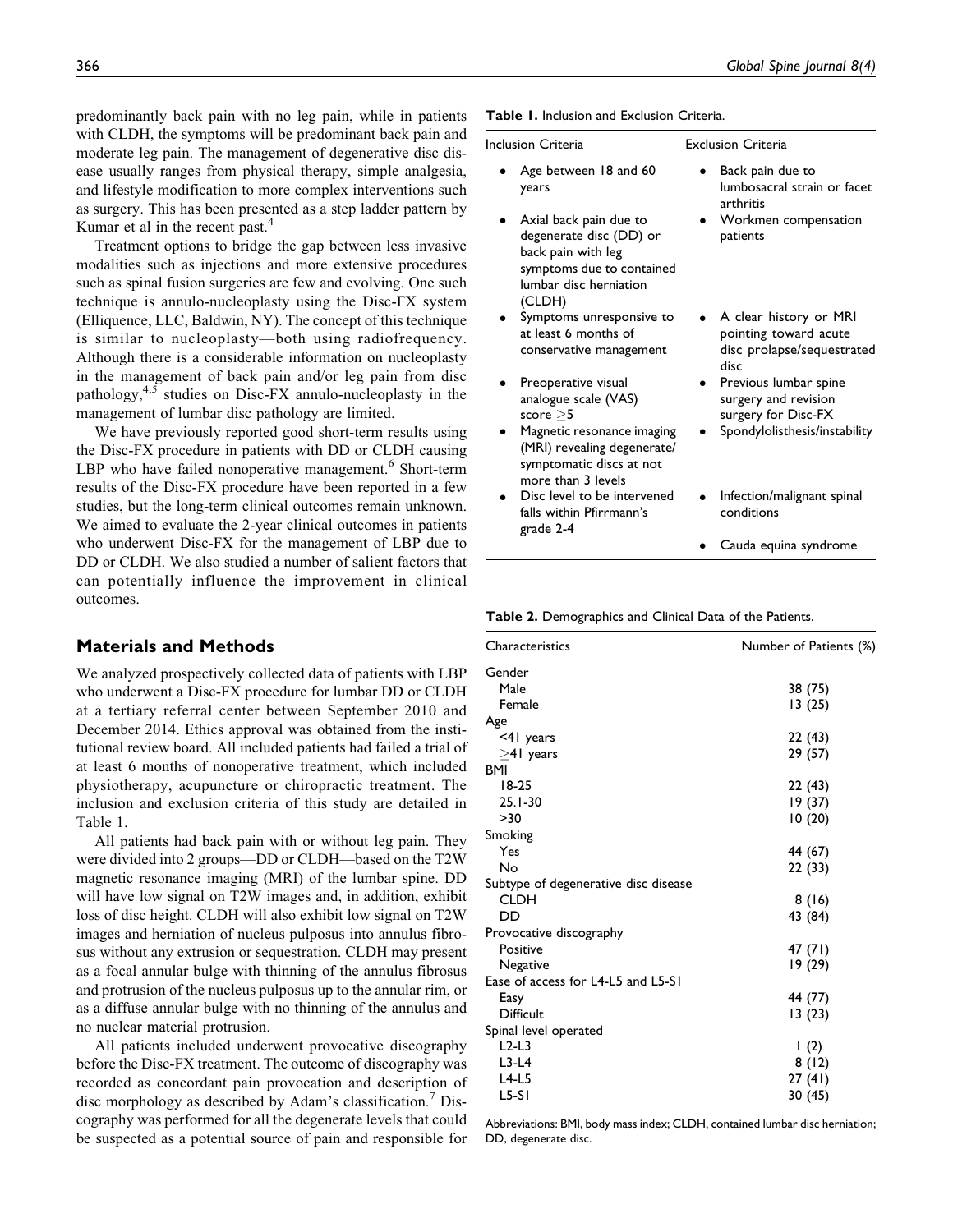|                         | VAS           |                        | ODI           |                      | Excellent/Good MacNab Outcomes |                      |  |
|-------------------------|---------------|------------------------|---------------|----------------------|--------------------------------|----------------------|--|
|                         | Mean (SD)     | $P$ Value <sup>a</sup> | Mean (SD)     | P Value <sup>a</sup> | Number (%)                     | P Value <sup>b</sup> |  |
| Preoperative            | 66.94 (9.28)  |                        | 47.80 (17.92) |                      | 5(10)                          |                      |  |
| Immediate postoperative | 37.45 (17.33) | 5.01                   | 33.13 (15.76) | 5.01                 | 20(39)                         | 5.01                 |  |
| 6 Months postoperative  | 40.68 (21.79) | 5.01                   | 31.99 (20.79) | 5.01                 | 25(49)                         | 5.01                 |  |
| I Year postoperative    | 36.94 (19.18) | 5.01                   | 26.53 (16.79) | 5.01                 | 29(57)                         | 5.01                 |  |
| 2 Years postoperative   | 28.50 (17.58) | 5.01                   | 19.63(14.14)  | 5.01                 | 40 (78)                        | 5.01                 |  |

Table 3. VAS, ODI, and MacNab Outcomes Assessment at Different Time Points.

Abbreviations: VAS, visual analogue scale; ODI, Oswestry Disability Index.

<sup>a</sup>P value from t test.

 ${}^{b}P$  value from proportion test.

the patient's symptoms. If the patient had 2-level DD, the treated disc was the one that was discography positive (ie, concordant pain). If the patient had a single-level disc disease and discography was concordant, the disc was definitely treated. However, if the discography was discordant, the DD was treated despite the discography outcome as our preoperative investigation had ruled out other anatomic sites to be the pain source. The potential cause of a patient's symptoms could also be identified based on pain source worked out through the history and clinical presentation matching with the disc level under question. The other method used to detect the potential cause of patients' symptoms was to document progressive degeneration of the doubtful level on serial MRI studies whenever feasible. After the decision for treating the appropriate disc with Disc-FX was taken, annulonucleoplasty was performed in the operating room under managed anaesthesia care, which was under deep sedation (Figure 1).

Clinical outcome measures collected were visual analogue scale (VAS), Oswestry Disability Index (ODI), and MacNab criteria scores before operation, immediately after operation, 6 months, 1 year, and 2 years postoperation. Disc-FX was considered as a failure if patients required a second surgical procedure for their symptoms within the 2-year follow-up period.

#### Statistical Analysis

Statistical analysis was performed using STATA statistical software. Categorical variables are presented as numbers and percentages. Continuous variables are presented as mean  $\pm$  SD or as median and range depending on the distribution of the demographic and clinical data. The preoperative VAS and ODI scores were compared with respective values at immediate, 6 months, 1 year, and 2 years postoperation using paired  $t$  test. Proportion test was used to compare the proportion of patients with excellent/good MacNab outcomes between the preoperative and postoperative follow-ups at the same stages.

The differences between preoperative and postoperative VAS and ODI scores were calculated to detect a minimum clinically important difference (MCID). MCID values of 12 points for VAS and 12.8 points for ODI were used in accordance with previously published data $8$  to evaluate the effectiveness of Disc-FX intervention on improvement in pain and functional outcomes. As for MacNab functional scores, the proportion of patients with at least one grade improvement in MacNab scores at immediate postoperation, 6-month, 1-year, and 2-year follow-ups were assessed against baseline preoperation values.

Univariate analysis was performed to evaluate the influence of demographic data (age, gender, body mass index [BMI], and smoking status) and clinical parameters (disc level, ease of access, subtype of degenerative disc disease, and response to discography) on improvement in pain and functional outcomes. Ease of access was classified as difficult if it required more than one attempt to insert the Disc-FX probe in the right position for the disc being treated; otherwise, it was classed as easy. Subtype of degenerative disc disease was divided into DD or CLDH.

## Results

During our study period, 54 patients underwent Disc-FX intervention. Of the 54 patients, 24 were the same patients whose 1 year outcomes were presented in a previous publication.<sup>6</sup> Three patients had a re-intervention within 6 months of the index procedure; the first patient had a concomitant L5 lysis defect and a degenerate L5-S1 disc who was offered L5 lysis repair to address his continuing back pain after a failed L5-S1 Disc-FX procedure; the other 2 patients had DDs L4-L5 and L5-S1, respectively, which were Pfirrmann's grade 3 on presentation, who after having successful Disc-FX procedures presented as disc prolapse at the operated levels at 3 and 6 months, respectively. Both the patients required discectomy to address the symptoms from prolapsed intervertebral disc. Hence, these patients were excluded from the study as the secondary procedures would prevent them from having an outcome assessment for Disc-FX at 6 months, 1 year, and 2 years, leaving 51 patients in the final analysis. All patients had a minimum period of 2 years of follow-up.

The mean age was 41 years (20-63) with a gender distribution of 13 females  $(25\%)$  and 38 males  $(75\%)$ . The demographic and clinical data of the patients are presented in Table 2. In our study cohort, 84% of patients had DD and 16% had CLDH. Of 51 patients, 36 had a single-level procedure and 15 had a 2-level procedure. Out of the total of 66 levels treated, 1 was at L2-L3, 8 were at L3-L4, 27 were at L4-L5, and 30 were at L5-S1. The placement of the Disc-FX probe was difficult in 23% cases (13/57 levels). Difficulty was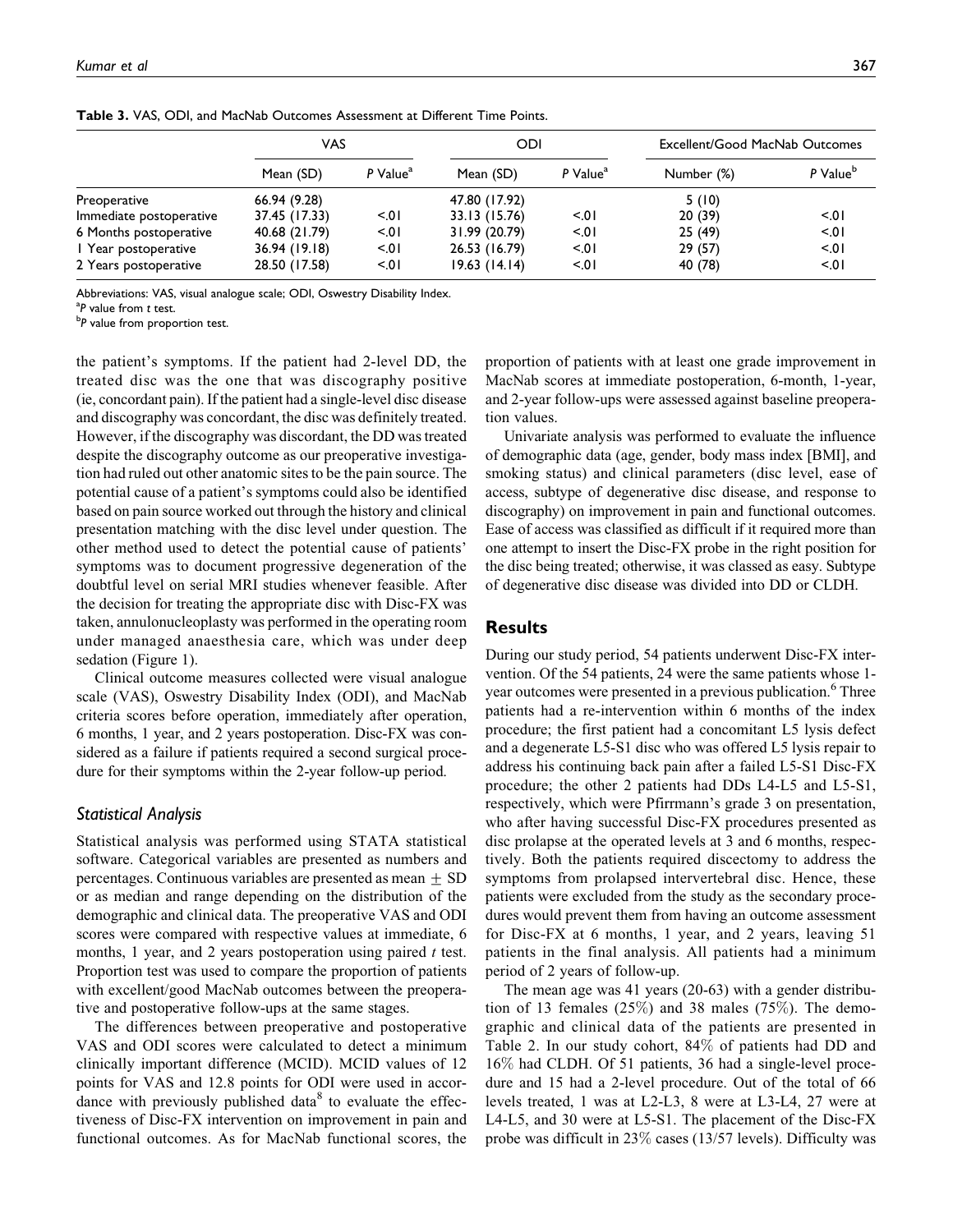|                         | VAS     | ODI     | MacNab Outcomes |
|-------------------------|---------|---------|-----------------|
| Immediate postoperative | 40 (78) | 24(47)  | 31(61)          |
| 6 Months postoperative  | 34(67)  | 29(57)  | 31(61)          |
| I Year postoperative    | 39(76)  | 37(73)  | 39(76)          |
| 2 Years postoperative   | 45 (88) | 40 (78) | 42 (82)         |

Table 4. Patients With MCID in VAS, ODI, and MacNab Outcomes at Different Time Points After Surgery<sup>a</sup>.

Abbreviations: MCID, minimum clinically important difference; VAS, visual analogue scale; ODI, Oswestry Disability Index.

<sup>a</sup>The values are the number of patients with percentages in parentheses.

most commonly encountered for L5-S1 disc space (8/30 levels) due to high iliac crest and less commonly for L4-L5 (5/27 levels). No difficulty was encountered for L3-L4 and L2-L3.

All procedures were carried out uneventfully with no intraoperative complications. The commonest adverse event in the postoperative period was slight increase in radicular pain (16/ 54 patients; 30%) arising from the traversing nerve root of the treated disc. This may be due to direct effect of radiofrequency on the nerve root. These symptoms resolved within 2 days to 2 weeks. Most of them required anti-inflammatory drugs and pregabalin/gabapentin to relieve the symptoms. Back pain, however, improved in all patients. One patient developed infective discitis secondary to methicillin-susceptible Staphylococcus aureus, which was detected at 35 days postprocedure and treated with intravenous antibiotics. Hence, deep infection rate for this procedure was  $1/54$  (1.8%).

Mean VAS and ODI values at the preoperative and postoperative visits are shown in Table 3. The VAS scores demonstrated significant improvement  $(P < .01)$  at immediate, 6-month, 1-year, and 2-year postoperative follow-up visits compared to the preoperative values. Similar findings were observed for the mean ODI scores with significant differences  $(P < .01)$  at all assessment periods as compared to the preoperative value, indicating functional improvement following the Disc-FX procedure. Based on the MacNab scores, excellent outcomes were achieved in 26 patients (51%), good in 14 patients (27%), fair in 9 patients (18%) and poor in 2 patients (4%) at 2-year follow-up. The percentage of patients with good or excellent MacNab outcomes is also presented in Table 3. There were significant increase  $(P < .01)$  in the proportion of patients with excellent/good MacNab outcomes at each time point after the procedure as compared to the preoperative value.

Table 4 demonstrates the patients with MCID in VAS, ODI, and MacNab outcomes between preoperative and postoperative

Table 5. Univariate Analysis for the Association Between Demographic, Clinical Parameters, and VAS.

|                       | Immediate<br>Postoperative | P Value | 6 Months<br>Postoperative | P value | I Year<br>Postoperative | P Value | 2 Years<br>Postoperative | P Value |
|-----------------------|----------------------------|---------|---------------------------|---------|-------------------------|---------|--------------------------|---------|
| Gender                |                            |         |                           |         |                         |         |                          |         |
| Male                  | 29(76)                     | .71     | 25(66)                    | .89     | 28(74)                  | .71     | 35 (92)                  | 16.     |
| Female                | 11(85)                     |         | 9(69)                     |         | 11(85)                  |         | 10(77)                   |         |
| Age                   |                            |         |                           |         |                         |         |                          |         |
| $<$ 41 years          | 19(86)                     | .31     | 18(82)                    | .07     | 16(73)                  | .74     | 21 (95)                  | .22     |
| $>41$ years           | 21(72)                     |         | 16(55)                    |         | 23(79)                  |         | 24 (83)                  |         |
| Spinal level operated |                            |         |                           |         |                         |         |                          |         |
| $L2-L3$               | 1(100)                     | .84     | 1(100)                    | .39     | 1(100)                  | .85     | 1(100)                   | .71     |
| $L3-L4$               | 7(88)                      |         | 4(50)                     |         | 6(75)                   |         | 8(100)                   |         |
| $L4-L5$               | 19(70)                     |         | 14(52)                    |         | 18(67)                  |         | 24 (89)                  |         |
| $L5-SI$               | 22 (73)                    |         | 21(70)                    |         | 23(77)                  |         | 25(83)                   |         |
| Pathology             |                            |         |                           |         |                         |         |                          |         |
| <b>PID</b>            | 7(88)                      | .66     | 5(63)                     | .91     | 7(88)                   | .66     | 8(100)                   | .57     |
| <b>DDD</b>            | 33(77)                     |         | 29(67)                    |         | 32(74)                  |         | 37 (86)                  |         |
| Approach              |                            |         |                           |         |                         |         |                          |         |
| Easy                  | 34 (80)                    | .38     | 30(71)                    | .14     | 37 (88)                 | 5.01    | 40 (95)                  | 10.     |
| Difficult             | 6(66)                      |         | 4(44)                     |         | 2(22)                   |         | 5(55)                    |         |
| <b>BMI</b>            |                            |         |                           |         |                         |         |                          |         |
| $18-25$               | 16(73)                     | .33     | 14 (64)                   | .04     | 17(77)                  | .05     | 20(91)                   | .17     |
| $25.1 - 30$           | 17 (89)                    |         | 16(84)                    |         | 17 (89)                 |         | 18 (95)                  |         |
| $>30$                 | 7(70)                      |         | 4(40)                     |         | 5(50)                   |         | 7(70)                    |         |
| Smoking               |                            |         |                           |         |                         |         |                          |         |
| Yes                   | 30(68)                     | .14     | 24(55)                    | .18     | 31(70)                  | .77     | 41 (93)                  | .10     |
| No                    | 19 (86)                    |         | 16(73)                    |         | 17(77)                  |         | 17(77)                   |         |
| Discography           |                            |         |                           |         |                         |         |                          |         |
| Positive              | 36 (77)                    | .54     | 31(66)                    | .17     | 36 (77)                 | .36     | 42 (89)                  | .68     |
| Negative              | 13(68)                     |         | 9(47)                     |         | 12(63)                  |         | 16(84)                   |         |

Abbreviations: VAS, visual analogue scale; BMI, body mass index; PID, prolapsed intervertebral disc; DDD, degenerative disc disease.

 $^{\rm a}$ The values presented are the number of patients with percentages in parentheses. All outcome values showing significant change (ie,  $P$  < .05) have been highlighted in bold.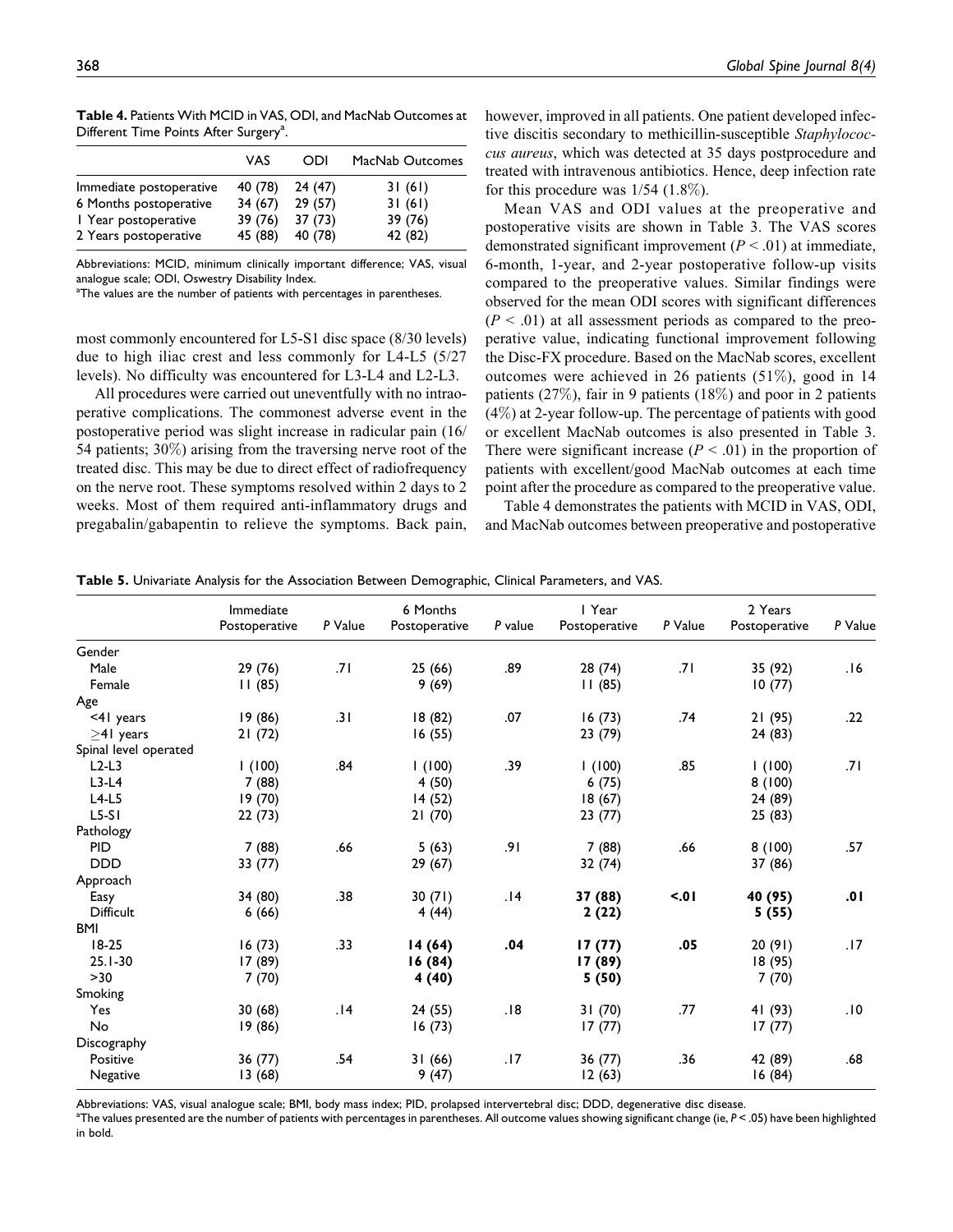|                       | Immediate<br>Postoperative | P Value | 6 Months<br>Postoperative | P Value | I Year<br>Postoperative | P Value | 2 Years<br>Postoperative | P Value |
|-----------------------|----------------------------|---------|---------------------------|---------|-------------------------|---------|--------------------------|---------|
| Gender                |                            |         |                           |         |                         |         |                          |         |
| Male                  | 15(39)                     | .11     | 18(47)                    | .02     | 26(68)                  | .47     | 29(76)                   | .71     |
| Female                | 9(69)                      |         | 11(85)                    |         | 11(85)                  |         | 11(84)                   |         |
| Age                   |                            |         |                           |         |                         |         |                          |         |
| <41 years             | 7(312)                     | .08     | 12(55)                    | .78     | 14(64)                  | .34     | 15(68)                   | .17     |
| $>41$ years           | 17(58)                     |         | 17(59)                    |         | 23 (79)                 |         | 25 (86)                  |         |
| Spinal level operated |                            |         |                           |         |                         |         |                          |         |
| $L2-L3$               | 0                          | .85     | 1(100)                    | .23     | 1(100)                  | .44     | 1(100)                   | .71     |
| $L3-L4$               | 4(50)                      |         | 2(25)                     |         | 5(63)                   |         | 6(75)                    |         |
| $L4-L5$               | 11(41)                     |         | 14 (52)                   |         | 17(63)                  |         | 20(74)                   |         |
| $L5-S1$               | 15(50)                     |         | 18(60)                    |         | 24 (80)                 |         | 25(83)                   |         |
| Pathology             |                            |         |                           |         |                         |         |                          |         |
| <b>PID</b>            | 5(63)                      | .45     | 4 (50)                    | .71     | 7 (88)                  | .41     | 7(88)                    | .66     |
| <b>DDD</b>            | 19(44)                     |         | 25(58)                    |         | 30(68)                  |         | 33 (77)                  |         |
| Approach              |                            |         |                           |         |                         |         |                          |         |
| Easy                  | 22(52)                     | .14     | 26(61)                    | .15     | 34 (80)                 | 5.01    | 36 (85)                  | 10.     |
| <b>Difficult</b>      | 2(22)                      |         | 3(33)                     |         | 3(33)                   |         | 4 (44)                   |         |
| <b>BMI</b>            |                            |         |                           |         |                         |         |                          |         |
| $18-25$               | 11(50)                     | .87     | 12(55)                    | .35     | 14(64)                  | .33     | 16(73)                   | .33     |
| $25.1 - 30$           | 8(42)                      |         | 13(68)                    |         | 16(84)                  |         | 17 (89)                  |         |
| $>30$                 | 5(50)                      |         | 4(40)                     |         | 7(70)                   |         | 7(70)                    |         |
| Smoking               |                            |         |                           |         |                         |         |                          |         |
| Yes                   | 18(41)                     | .31     | 23(52)                    | .92     | 30(68)                  | .56     | 35 (80)                  | .95     |
| No                    | 12(55)                     |         | 12(55)                    |         | 17(77)                  |         | 17(77)                   |         |
| Discography           |                            |         |                           |         |                         |         |                          |         |
| Positive              | 21(45)                     | .95     | 29 (62)                   | .03     | 35 (74)                 | .38     | 36 (77)                  | .74     |
| Negative              | 9(47)                      |         | 6(32)                     |         | 12(63)                  |         | 16(84)                   |         |

Table 6. Univariate Analysis for the Association Between Demographic, Clinical Parameters, and ODI<sup>a</sup>.

Abbreviations: ODI, Oswestry Disability Index; BMI, body mass index; PID, prolapsed intervertebral disc; DDD, degenerative disc disease.

a The values presented are the number of patients with percentages in parentheses. All outcome values showing significant change (ie, P < .05) have been highlighted in bold.

follow-ups. Univariate analyses of the potential factors influencing the MCID in clinical outcomes are presented in Table 5, 6, and 7. Univariate analysis revealed that the ease of access to the disc space was significantly influencing the MCID in VAS, ODI, and MacNab scores at 1-year and 2-year follow-ups. VAS and MacNab scores were negatively influenced by high BMI and smoking status at 6 and 12 months postoperation.

## **Discussion**

The management philosophy for pain relief in degenerative disc disease was described as a step ladder approach by us in the recent past.<sup>4</sup> Step 3 involves percutaneous intradiscal disc preserving procedures using physical energies like heat, ozone, laser, or radiofrequency. Radiofrequency treatment modalities rely mainly on indirect decompression due to thermal effect on the disc resulting in shrinkage and reduction in intradiscal pressure. The Disc-FX system is a percutaneous minimally invasive procedure that uses higher radiofrequency of 1.7MHz through the Elliquence Surgi-Max generator with 2 different modulations—Bipolar Turbo and Bipolar Hemo modes<sup>6,9,10</sup> resulting in nucleus ablation and annular modification, respectively. The use of radiofrequency offers the advantages of reduced heat and minimal tissue alteration. $9,10$  This

radiofrequency is applied using a steerable probe (Trigger-Flex, Elliquence), which permits posterolateral entry into the disc space targeting the posterior and posterolateral annulus fibrosus. The procedure decompresses the nerve through disc shrinkage and modulation of nucleus while annuloplasty denervates the nerve fibers of the annulus and favors healing of annular tear. In addition, the Disc-FX procedure also allows manual debulking of the disc.

Our previous evaluation of clinical outcomes after the Disc-FX procedure showed promising results at 6-month and 1-year follow-ups.<sup>6</sup> The present study included a total of 54 patients of which 24 were the same patients whose 1-year outcomes were presented in a previous publication<sup>6</sup>; hence, there were 30 additional patients to the previous cohort. In line with the previous study, the present study showed that there were significant improvements in VAS, ODI, and MacNab outcomes immediately postoperation through to 2-year follow-ups, indicating durable benefits. Based on the MacNab scores, excellent or good outcomes were achieved in 78% of the patients. Low back pain secondary to degenerative disc disease is, in fact, a difficult clinical problem, especially when the patients have failed nonoperative management. Often, they are subjected to invasive and expensive intervention such as major fusion surgery. We believe that Disc-FX or any other radiofrequency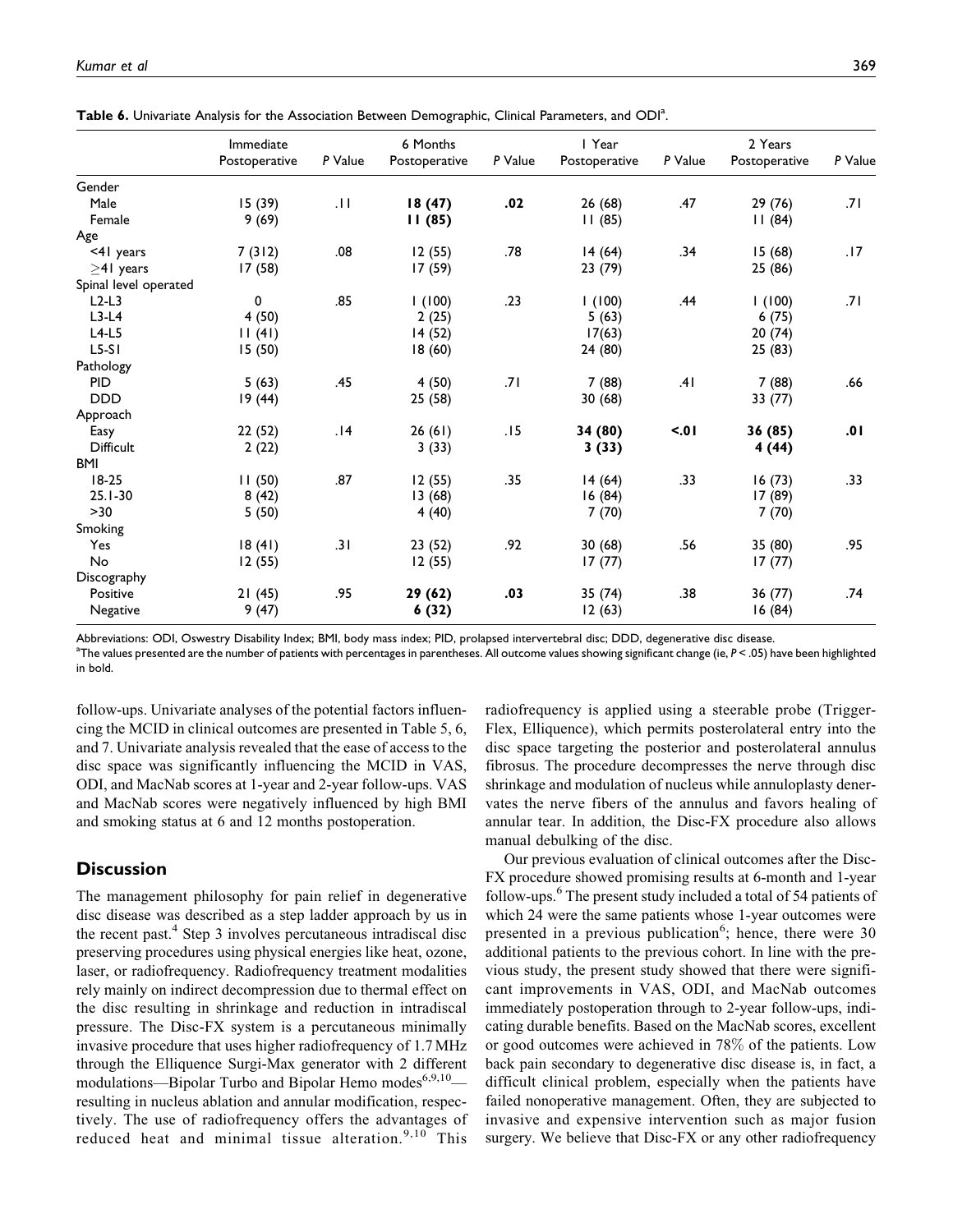|                       | Immediate     |         | 6 Months<br>P Value |     | $I = Year$<br>P Value |      | 2 Years<br>Postoperative | P Value |
|-----------------------|---------------|---------|---------------------|-----|-----------------------|------|--------------------------|---------|
|                       | Postoperative | P Value | Postoperative       |     | Postoperative         |      |                          |         |
| Gender                |               |         |                     |     |                       |      |                          |         |
| Male                  | 23(61)        | .92     | 23(61)              | .92 | 28 (74)               | .71  | 31(82)                   | .97     |
| Female                | 8(62)         |         | 8(62)               |     | 11(84)                |      | 11(85)                   |         |
| Age                   |               |         |                     |     |                       |      |                          |         |
| <41 years             | 12(55)        | .56     | 16(73)              | .15 | 17(77)                | .97  | 18(82)                   | .98     |
| $\geq$ 41 years       | 19(66)        |         | 15(52)              |     | 22(76)                |      | 24 (83)                  |         |
| Spinal level operated |               |         |                     |     |                       |      |                          |         |
| $L2-L3$               |               | .18     | 1(100)              | .44 | 1(100)                | .54  | 1(100)                   | .74     |
| $L3-L4$               | 7(88)         |         | 6(75)               |     | 7(88)                 |      | 7(88)                    |         |
| $L4-L5$               | 14(52)        |         | 13(48)              |     | 17(63)                |      | 20(74)                   |         |
| $L5-S1$               | 17(57)        |         | 18(60)              |     | 23(77)                |      | 25(83)                   |         |
| Pathology             |               |         |                     |     |                       |      |                          |         |
| <b>PID</b>            | 5(63)         | .97     | 7(88)               | .12 | 8(100)                | .17  | 8(100)                   | .32     |
| <b>DDD</b>            | 26(60)        |         | 24(55)              |     | 31(72)                |      | 34 (79)                  |         |
| Approach              |               |         |                     |     |                       |      |                          |         |
| Easy                  | 27(64)        | .28     | 28 (66)             | .12 | 36(85)                | 5.01 | 39 (92)                  | 5.01    |
| Difficult             | 4(44)         |         | 3(33)               |     | 3(33)                 |      | 3(33)                    |         |
| <b>BMI</b>            |               |         |                     |     |                       |      |                          |         |
| $18-25$               | 12(55)        | .45     | 11(50)              | .28 | 16(73)                | .63  | 18(82)                   | .96     |
| $25.1 - 30$           | 11(58)        |         | 14(74)              |     | 16(84)                |      | 16(84)                   |         |
| $>30$                 | 8(80)         |         | 6(60)               |     | 7(70)                 |      | 8(80)                    |         |
| Smoking               |               |         |                     |     |                       |      |                          |         |
| Yes                   | 24(55)        | .60     | 21(47)              | .03 | 30(68)                | .38  | 35 (80)                  | .92     |
| No                    | 14(63)        |         | 17(77)              |     | 18(82)                |      | 18(82)                   |         |
| Discography           |               |         |                     |     |                       |      |                          |         |
| Positive              | 28 (60)       | .78     | 28(60)              | .78 | 34 (72)               | .97  | 39 (83)                  | .49     |
| Negative              | 10(53)        |         | 10(53)              |     | 14(73)                |      | 14(73)                   |         |

Table 7. Univariate Analysis for the Association Between Demographic, Clinical Parameters, and MacNab Outcomes<sup>a</sup>.

Abbreviations: BMI, body mass index; PID, prolapsed intervertebral disc; DDD, degenerative disc disease.

a The values presented are the number of patients with percentages in parentheses. All outcome values showing significant change (ie, P < .05) have been highlighted in bold.

intervention provides us with a relatively low-cost and low-risk option for these patients. As such, a 78% good and excellent outcome, in our opinion, is acceptable. In addition, the majority of patients achieved MCID in each of the 3 clinical outcome indicators at each time point after the procedure and the results were sustained throughout the 2-year period. These patients with degenerative disc disease who were included in our study belonged to categories 3 and 4 of the lumbar disc herniation classification by Carragee et al.<sup>11</sup> These are the groups where poor outcomes were observed after discectomy. We, therefore, suggest that these patients should get a trial of radiofrequency treatment to alleviate the symptoms.

Our findings were in accordance with other similar studies evaluating the efficacy of Disc-FX in treatment of LBP due to lumbar degenerative disc disease. Recently, Park et al<sup>12</sup> studied 43 patients with lumbar disc herniation and reported that the percentage of patients who experienced pain relief was 55.8% at 1 month and 56.1% at 6 months postprocedure. There was significant improvement in pain regardless of the type of disc herniation or presence of an annular tear. The authors concluded that the Disc-FX procedure is a reasonable treatment option for carefully selected patients with lower back and radicular pain of discogenic origin.

Hellinger<sup>10</sup> conducted a prospective study of 58 patients undergoing the Disc-FX procedure for lumbar pain syndromes secondary to contained disc extrusions and protrusions and reported that there was a significant improvement in back and leg pain, from preoperative mean VAS of 8.5 to 2 postoperatively, 3.5 at 6 weeks, and 3.3 at 6 months. Excellent/good MacNab scores were observed in 90% of the patients after the procedure, and the results were sustained at similar follow-ups. The same author has followed-up the similar cohort for a period of 4 years and reported the long-term outcomes.<sup>13</sup> He showed that compared to pretreatment assessments, VAS for back pain improved from 8.6 to 2.3, and VAS for leg pain improved from 7.8 to 2.3 at 4-year follow-up. As per SF-12, at 4 years, the majority of patients (83%) reported "satisfied to very satisfied" with their quality of life. The author concluded that in carefully selected patients with sustained contained disc herniations who have failed conservative treatments, manual decompression combined with radiofrequency-assisted decompression and annulus modulation are very likely to have good outcomes up to 4 years posttreatment. Hellinger and colleagues<sup>9</sup> from various parts of the world reviewed the preliminary results of various ongoing studies worldwide and reported that the Disc-FX system is a tool as valuable as other minimally invasive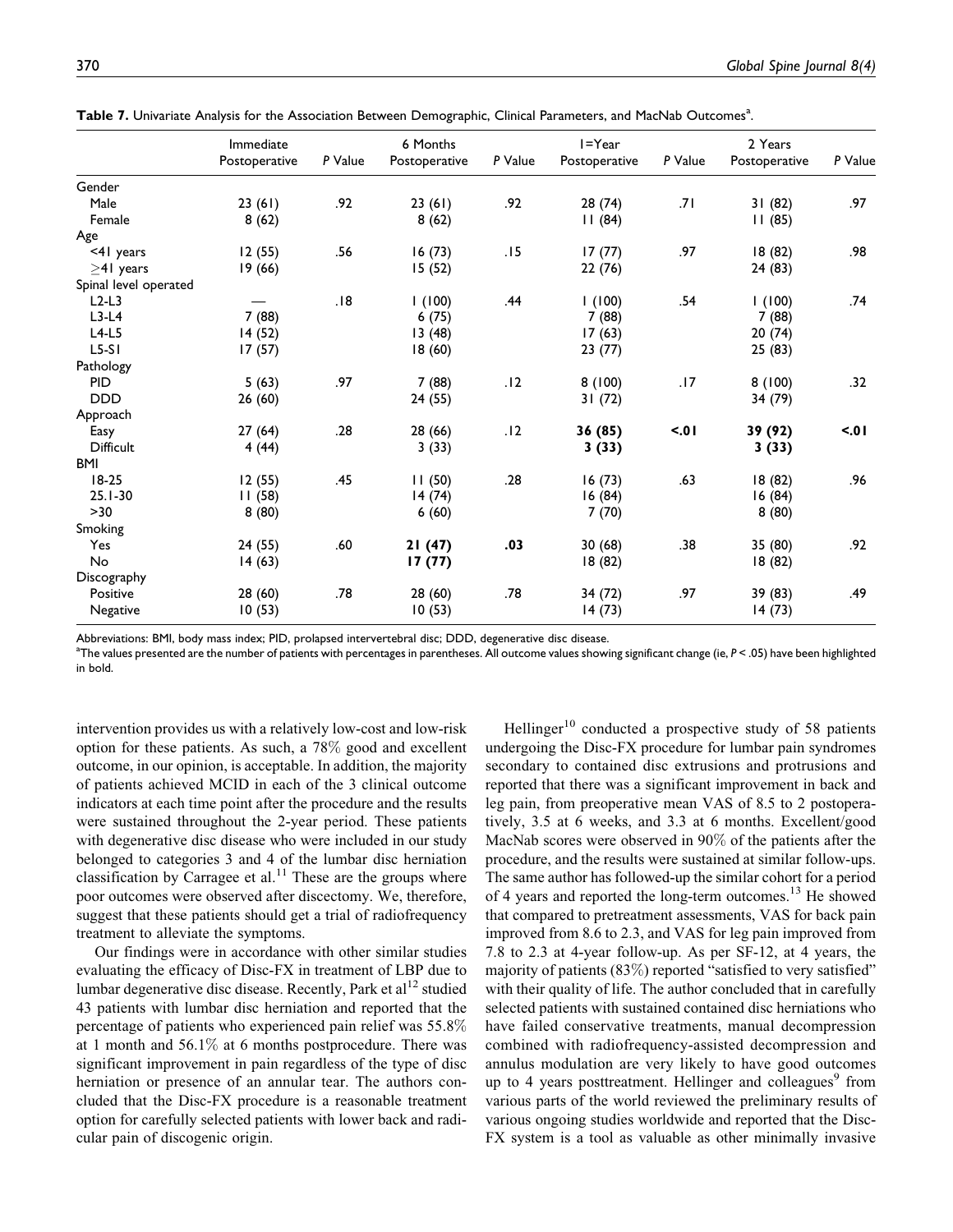

Figure 1. Procedural steps for Disc-FX: (a) Skin incision; (b) Cannula in place; (c) Image Intensifier appearance of cannula placement; (d) Manual discectomy through cannula; (e) Washout; (f) Radiofrequency probe insertion; (g, h, i) Image Intensifier lateral view showing probe in place (from left to right).

procedures in avoiding open surgery, allowing faster rehabilitation and return to work, thereby reducing the cost of treatment.

We found that our results were comparable to several recently published studies on nucleoplasty, which is a more established percutaneous radiofrequency modality in the treatment of degenerative disc disease.<sup>14-18</sup> The most recent study on cone beam computed tomography and its associated image guidance technology for the treatment of lumbar disc herniation (LDH) in 25 patients was reported by Ierardi et al.<sup>15</sup> They found that technical success was 100% with VAS pain score decreasing significantly from 7.6 to 3.9 at 1 week, 2.8 at 1 month, 2.1 at 3 months, and 1.6 at 6 months postoperatively.

Cincu et al recently evaluated a decade of follow-up of patients who underwent coblation nucleoplasty treatment for protruded lumbar intervertebral disc.<sup>16</sup> They found that VAS was 4 and ODI was 7.2 at 24-month follow-up, and analgesic consumption was reduced or stopped in 90% of the cases after 1 year. Ten patients continued to be asymptomatic after 114 months postintervention. However, in another study,  $17$  the authors found that there was a significant decline in patient satisfaction over time indicating that the effect of percutaneous nucleoplasty is not long-lasting. Significant differences in

preoperative VAS and ODI scores compared to 1 week and 3 years postoperative were observed, but not between the 3- and 5-year postoperative scores. The outcomes of nucleoplasty were also evaluated against open surgery in noninferiority randomized clinical trial of 200 patients with single LDH.<sup>18</sup> The authors stated that while nucleoplasty is as effective as open discectomy in the treatment of LDH, it is also less invasive with higher patient compliance. The Disc-FX procedure is yet to be evaluated through a randomized trial.

In our study, we also studied some salient factors and their influence on the clinical outcomes. We found that patients with CLDH had slightly better improvement in clinical outcomes as compared to DD; however, this correlation was not significant. This may be due to nuclear modulation, disc shrinkage, and reduction in intradiscal pressure contributing to the painrelieving mechanisms in the contained disc. This finding was also established in a study<sup>19</sup> where the patients with concurrent disc herniation who underwent percutaneous endoscopic lumbar discectomy and thermal annuloplasty showed a better outcome than those with only disc degeneration. The concurrent disc herniation in their study is analogous to CLDH in our study. They concluded that CLDH, which has central disc bulge, was the most significant predictor influencing the outcome.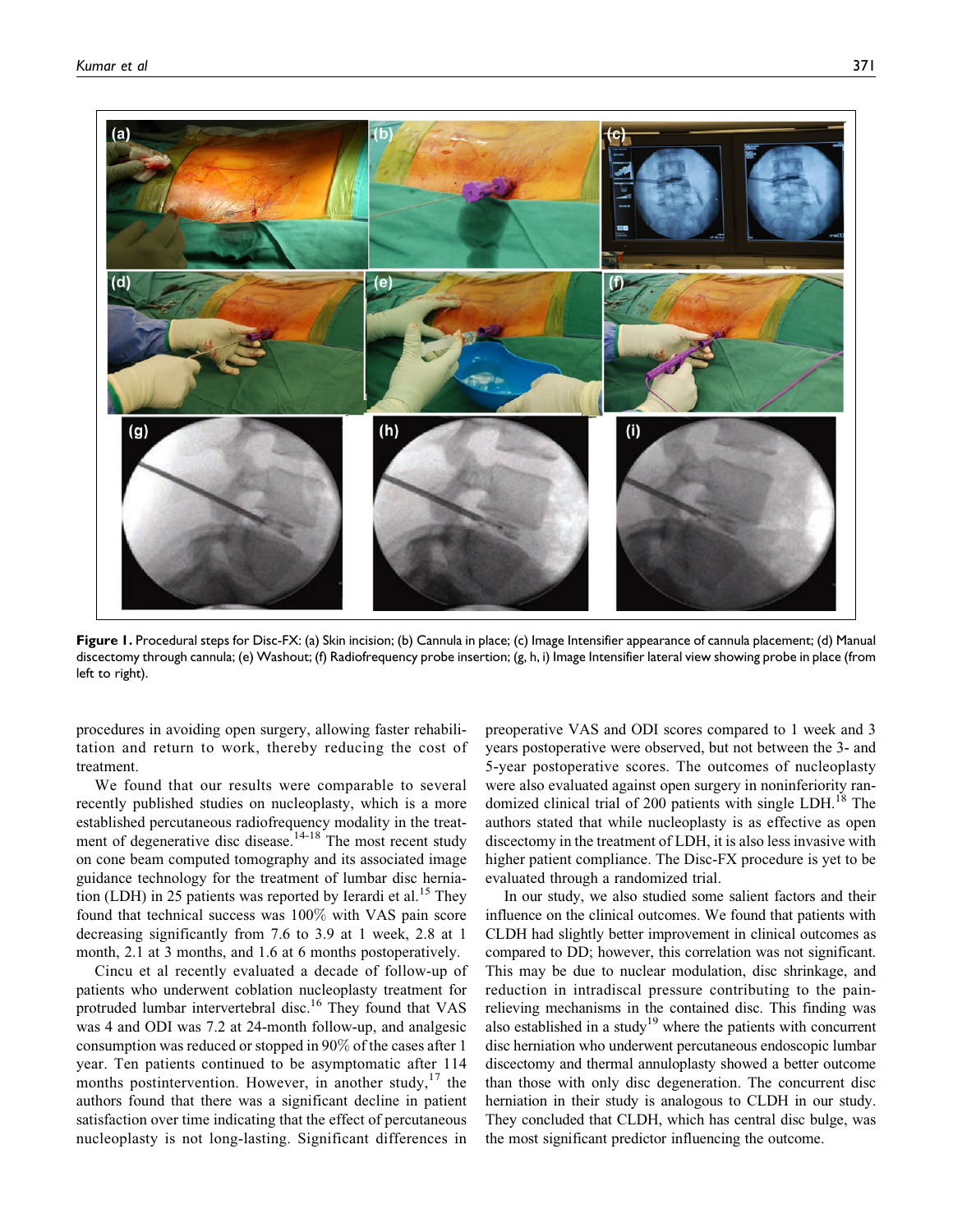

Figure 2. Sagittal T2 MRIs showing improved hydration of L4-L5 disc between preoperative and 2 years post-Disc-Fx procedure (top); Axial T2 MRIs showing improved hydration of L4-L5 disc between corresponding time points (bottom).

Ease of access to the disc space had significant influence on VAS, ODI, and MacNab scores at 1-year and 2-year followups. Difficulty in accessing the disc at both L4-5 and L5-S1 predicts poorer outcomes for Disc-FX in treating symptoms from degenerative disc diseases. Difficult access may result in multiple attempts to insert the probe, resulting in increased damage to the annulus. Difficult access will also make it difficult for steerable probe to reach the posterior surface of annulus. Both these factors may contribute to significantly poorer outcomes. Concordant pain on discography is known to correlate with good outcome after surgical intervention.<sup>20</sup> There was a trend toward correlation between improvement in ODI and concordant pain on discography; however, significant correlation was only found in 6-month follow-up. Discography as an outcome predictor for nucleoplasty has been recently reported,<sup>1</sup> where discography results improved the success rate of nucleoplasty for the treatment of degenerative LBP primarily because it would indicate the probable pain source to be addressed.

We found that BMI had significant influence on pain improvement; patients with BMI < 30 had significantly better improvement in VAS at 6 months and 1 year. We conjecture that obese patients can make patient positioning difficult, with difficult approach for probe placement, causing increased episodes of annular injury leading to worse outcomes. In addition, obese patients also have challenge for adequate visualization using intraoperative fluoroscopy. These patients may have a sedentary lifestyle with poor paraspinal muscle strength leading to early progressive degeneration even after successful annulo-nucleoplasty. Contradictory finding was shown in another study,<sup>19</sup> where they observed that BMI was not associated with the outcomes.

Regarding smoking status, nonsmokers tended to have better improvement in all outcomes than smokers though significant correlation was only found in MacNab scores at 6-month follow-up. In cigarette smokers, degenerate disc neovascularization increases proteolytic enzymes causing rapid disc degeneration and weakening of supporting ligaments, leading to instability.<sup>21</sup> Disc-FX leads to reduction in neovascularization due to nuclear modulation but cannot address the pain caused by microinstability. Anecdotally, we have observed that in one of the symptomatic cases of degenerate disc at L4-L5 level treated using Disc-FX, showed improvement in disc hydration, as a result, the Pfirmann's 3 degenerate disc converted to Pfirmann's 2 at 2-years follow-up (Figure 2).

In our study, no adverse events were recorded during the intraoperative period. However, we observed that one third of the patients had slight increase in leg pain at immediate postoperative period, which responded well to anti-inflammatory treatment. The majority of these patients had improvement in pain within 48 hours. Back pain, however, improved in all patients, which was documented as VAS improvement at the immediate postoperative period. In another study on Disc-FX, the authors reported that 3 respondents (6.4%) had recurrence at 4 years; however, no complications were noted.<sup>13</sup> As against the radiofrequency procedure, other procedures like  $CO<sub>2</sub>$  laser has a higher complication rate of  $8\%$ <sup>22</sup> while laser discectomy has an overall complication rate of  $2.6\%$ <sup>23</sup>

#### Limitations

Ours is an analysis of prospectively collected data; however, a randomized study would be desirable for comparing the outcomes with other gold standard interventions, that is, structured physiotherapy rehabilitation program or microdiscectomy or even placebo.<sup>24</sup>

## **Conclusions**

Our study shows that the improvements in pain and functional outcomes demonstrated at 1 year were still maintained at 2 years with a low rate of reoperation. If these midterm results are sustained on a further follow-up, this procedure may serve to further delay surgical fusion as a treatment option for this group of patients. Our data suggests that this technique may be helpful in successfully treating selected patients with degenerative disc disease but prospective data with a randomized design would be desirable.

#### Acknowledgment

The authors thank Dr Ravish Shammi Patel for helping with figures and illustrations.